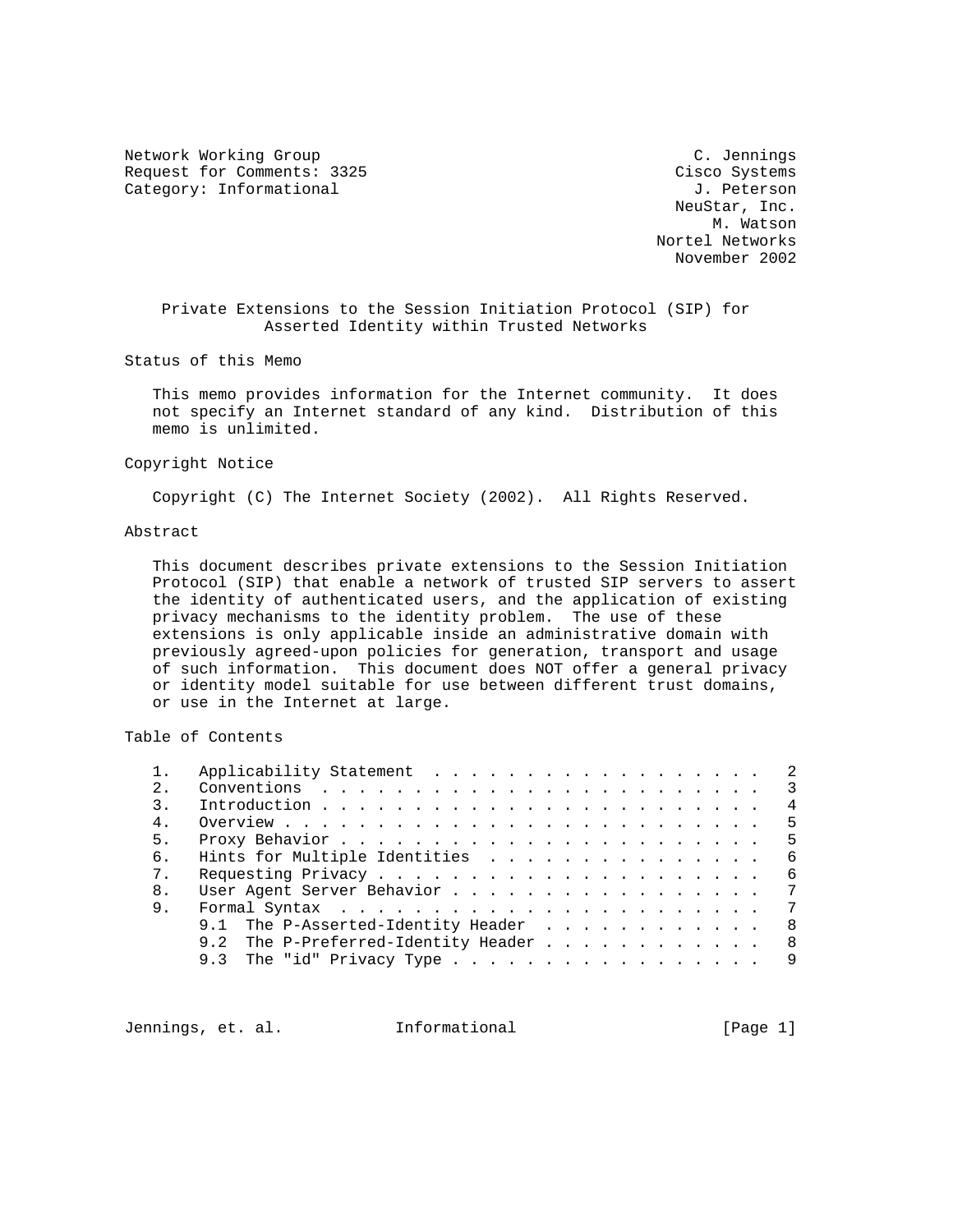| 10. |                                                                  | - 9 |
|-----|------------------------------------------------------------------|-----|
|     | 10.1 Network Asserted Identity passed to trusted gateway         | - 9 |
|     | 10.2 Network Asserted Identity Withheld 11                       |     |
| 11. |                                                                  | 13  |
| 12. | Security Considerations 14                                       |     |
| 13  | IANA Considerations 14                                           |     |
|     | 13.1 Registration of new SIP header fields 14                    |     |
|     | 13.2 Registration of "id" privacy type for SIP Privacy header 15 |     |
| 14. |                                                                  |     |
|     | Normative References 15                                          |     |
|     | Informational References 16                                      |     |
|     |                                                                  |     |
|     | Full Copyright Statement 18                                      |     |

#### 1. Applicability Statement

 This document describes private extensions to SIP [1] that enable a network of trusted SIP servers to assert the identity of end users or end systems, and to convey indications of end-user requested privacy. The use of these extensions is only applicable inside a 'Trust Domain' as defined in Short term requirements for Network Asserted Identity [5]. Nodes in such a Trust Domain are explicitly trusted by its users and end-systems to publicly assert the identity of each party, and to be responsible for withholding that identity outside of the Trust Domain when privacy is requested. The means by which the network determines the identity to assert is outside the scope of this document (though it commonly entails some form of authentication).

 A key requirement of [5] is that the behavior of all nodes within a given Trust Domain 'T' is known to comply to a certain set of specifications known as 'Spec(T)'. Spec(T) MUST specify behavior for the following:

- 1. The manner in which users are authenticated
- 2. The mechanisms used to secure the communication among nodes within the Trust Domain
- 3. The mechanisms used to secure the communication between UAs and nodes within the Trust Domain

Jennings, et. al. Informational [Page 2]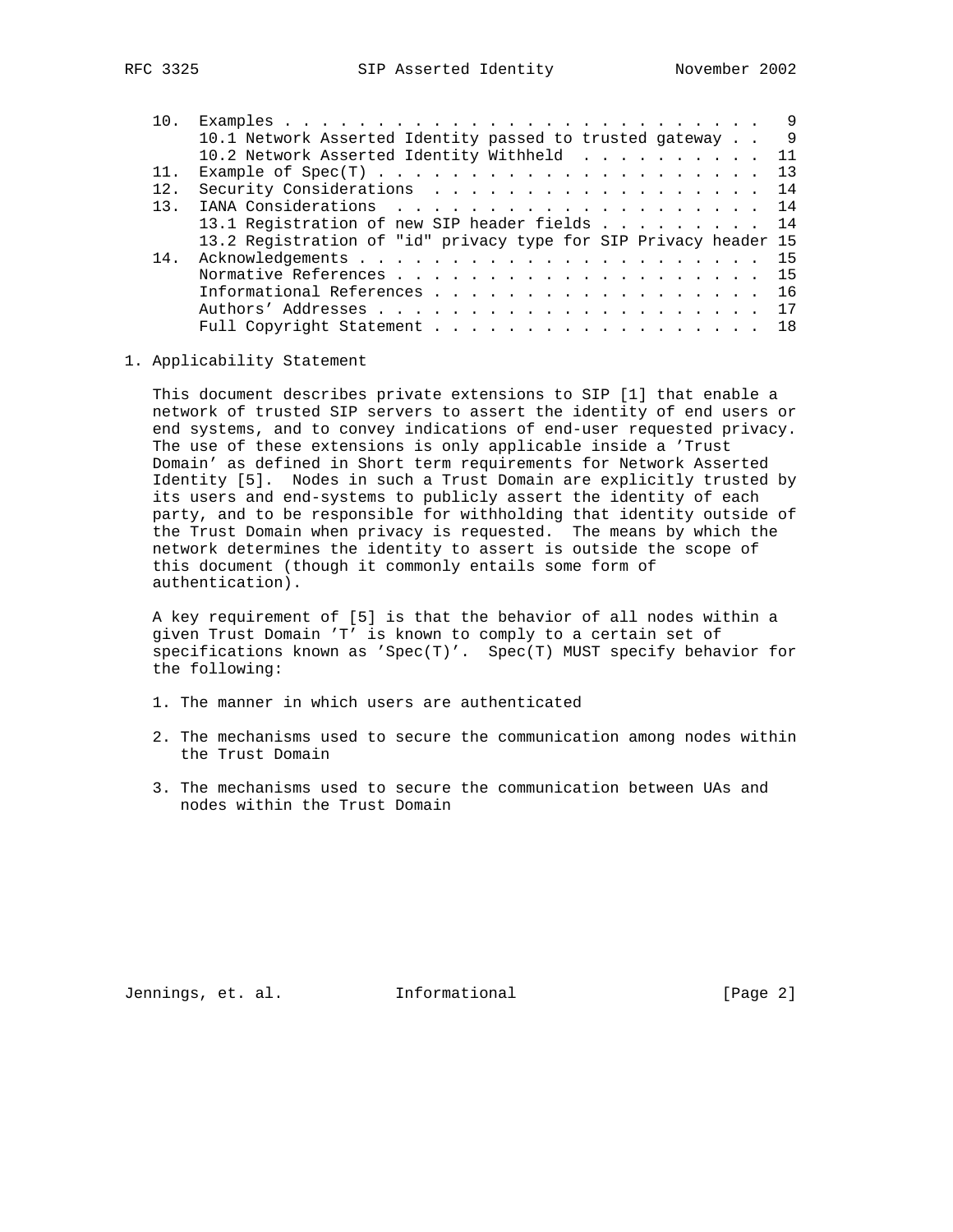- 4. The manner used to determine which hosts are part of the Trust Domain
- 5. The default privacy handling when no Privacy header field is present
- 6. That nodes in the Trust Domain are compliant to SIP [1]
- 7. That nodes in the Trust Domain are compliant to this document
- 8. Privacy handling for identity as described in Section 7.

An example of a suitable Spec(T) is shown in Section 11.

 This document does NOT offer a general privacy or identity model suitable for inter-domain use or use in the Internet at large. Its assumptions about the trust relationship between the user and the network may not apply in many applications. For example, these extensions do not accommodate a model whereby end users can independently assert their identity by use of the extensions defined here. Furthermore, since the asserted identities are not cryptographically certified, they are subject to forgery, replay, and falsification in any architecture that does not meet the requirements of [5].

 The asserted identities also lack an indication of who specifically is asserting the identity, and so it must be assumed that the Trust Domain is asserting the identity. Therefore, the information is only meaningful when securely received from a node known to be a member of the Trust Domain.

 Despite these limitations, there are sufficiently useful specialized deployments that meet the assumptions described above, and can accept the limitations that result, to warrant informational publication of this mechanism. An example deployment would be a closed network which emulates a traditional circuit switched telephone network.

2. Conventions

 The key words "MUST", "MUST NOT", "REQUIRED", "SHALL", "SHALL NOT", "SHOULD", "SHOULD NOT", "RECOMMENDED", "MAY", and "OPTIONAL" in this document are to be interpreted as described in BCP 14, RFC 2119 [3].

 Throughout this document requirements for or references to proxy servers or proxy behavior apply similarly to other intermediaries within a Trust Domain (ex: B2BUAs).

Jennings, et. al. Informational [Page 3]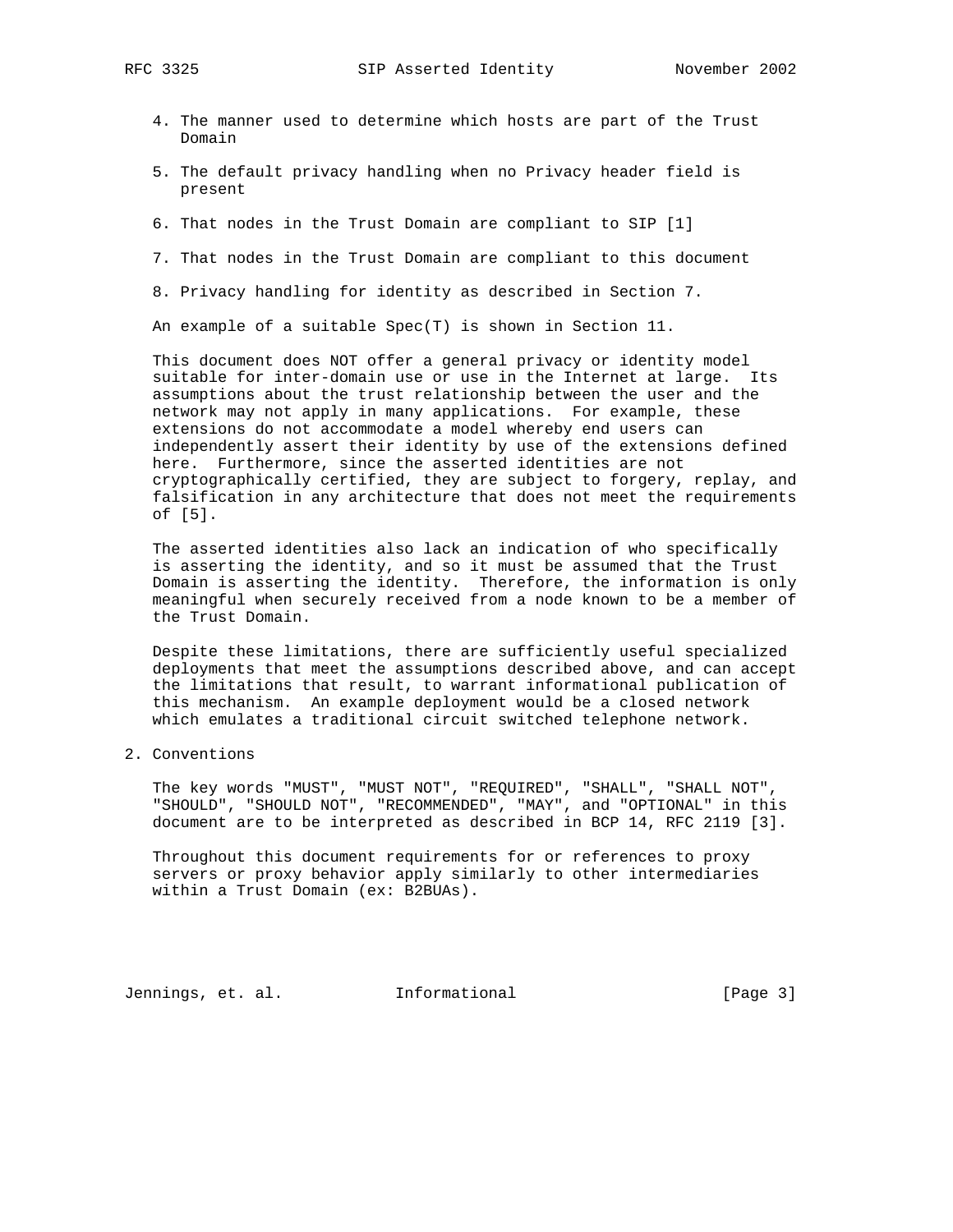The terms Identity, Network Asserted Identity and Trust Domain in this document have meanings as defined in [5].

### 3. Introduction

 Various providers offering a telephony service over IP networks have selected SIP as a call establishment protocol. Their environments require a way for trusted network elements operated by the service providers (for example SIP proxy servers) to communicate the identity of the subscribers to such a service, yet also need to withhold this information from entities that are not trusted when necessary. Such networks typically assume some level of transitive trust amongst providers and the devices they operate.

 These networks need to support certain traditional telephony services and meet basic regulatory and public safety requirements. These include Calling Identity Delivery services, Calling Identity Delivery Blocking, and the ability to trace the originator of a call. While baseline SIP can support each of these services independently, certain combinations cannot be supported without the extensions described in this document. For example, a caller that wants to maintain privacy and consequently provides limited information in the SIP From header field will not be identifiable by recipients of the call unless they rely on some other means to discover the identity of the caller. Masking identity information at the originating user agent will prevent certain services, e.g., call trace, from working in the Public Switched Telephone Network (PSTN) or being performed at intermediaries not privy to the authenticated identity of the user.

 This document attempts to provide a network asserted identity service using a very limited, simple mechanism, based on requirements in [5]. This work is derived from a previous attempt, [6], to solve several problems related to privacy and identity in Trust Domains. A more comprehensive mechanism, [7] which uses cryptography to address this problem is the subject of current study by the SIP working group.

 Providing privacy in a SIP network is more complicated than in the PSTN. In SIP networks, the participants in a session are typically able to exchange IP traffic directly without involving any SIP service provider. The IP addresses used for these sessions may themselves reveal private information. A general purpose mechanism for providing privacy in a SIP environment is discussed in [2]. This document applies that privacy mechanism to the problem of network asserted identity.

Jennings, et. al. 1nformational 1999 [Page 4]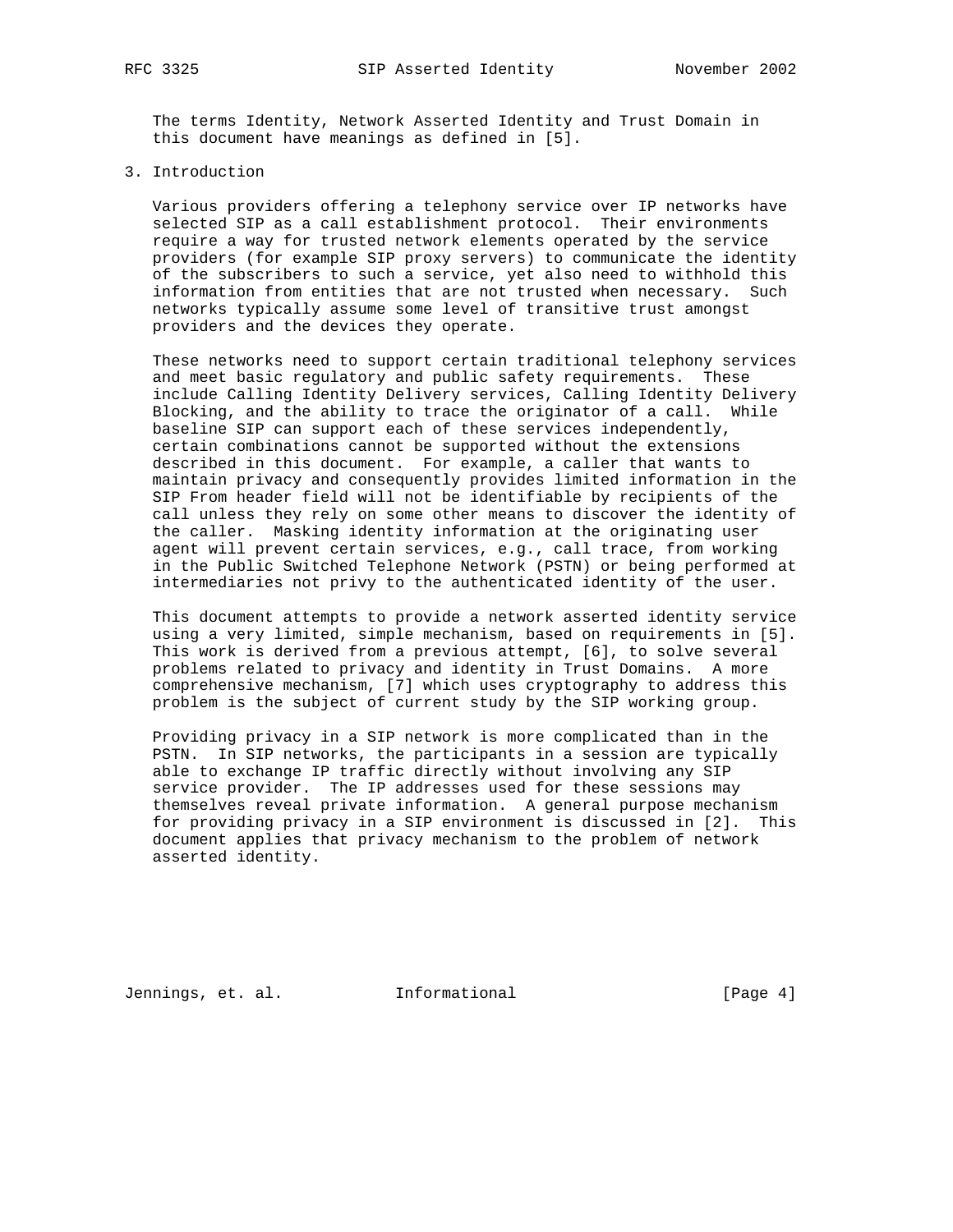## 4. Overview

 The mechanism proposed in this document relies on a new header field called 'P-Asserted-Identity' that contains a URI (commonly a SIP URI) and an optional display-name, for example:

P-Asserted-Identity: "Cullen Jennings" <sip:fluffy@cisco.com>

 A proxy server which handles a message can, after authenticating the originating user in some way (for example: Digest authentication), insert such a P-Asserted-Identity header field into the message and forward it to other trusted proxies. A proxy that is about to forward a message to a proxy server or UA that it does not trust MUST remove all the P-Asserted-Identity header field values if the user requested that this information be kept private. Users can request this type of privacy as described in Section 7.

 The formal syntax for the P-Asserted-Identity header is presented in Section 9.

5. Proxy Behavior

 A proxy in a Trust Domain can receive a message from a node that it trusts, or a node that it does not trust. When a proxy receives a message from a node it does not trust and it wishes to add a P- Asserted-Identity header field, the proxy MUST authenticate the originator of the message, and use the identity which results from this authentication to insert a P-Asserted-Identity header field into the message.

 If the proxy receives a message (request or response) from a node that it trusts, it can use the information in the P-Asserted-Identity header field, if any, as if it had authenticated the user itself.

 If there is no P-Asserted-Identity header field present, a proxy MAY add one containing at most one SIP or SIPS URI, and at most one tel URL. If the proxy received the message from an element that it does not trust and there is a P-Asserted-Identity header present which contains a SIP or SIPS URI, the proxy MUST replace that SIP or SIPS URI with a single SIP or SIPS URI or remove this header field. Similarly, if the proxy received the message from an element that it does not trust and there is a P-Asserted-Identity header present which contains a tel URI, the proxy MUST replace that tel URI with a single tel URI or remove the header field.

 When a proxy forwards a message to another node, it must first determine if it trusts that node or not. If it trusts the node, the proxy does not remove any P-Asserted-Identity header fields that it

Jennings, et. al. 1nformational 1999 [Page 5]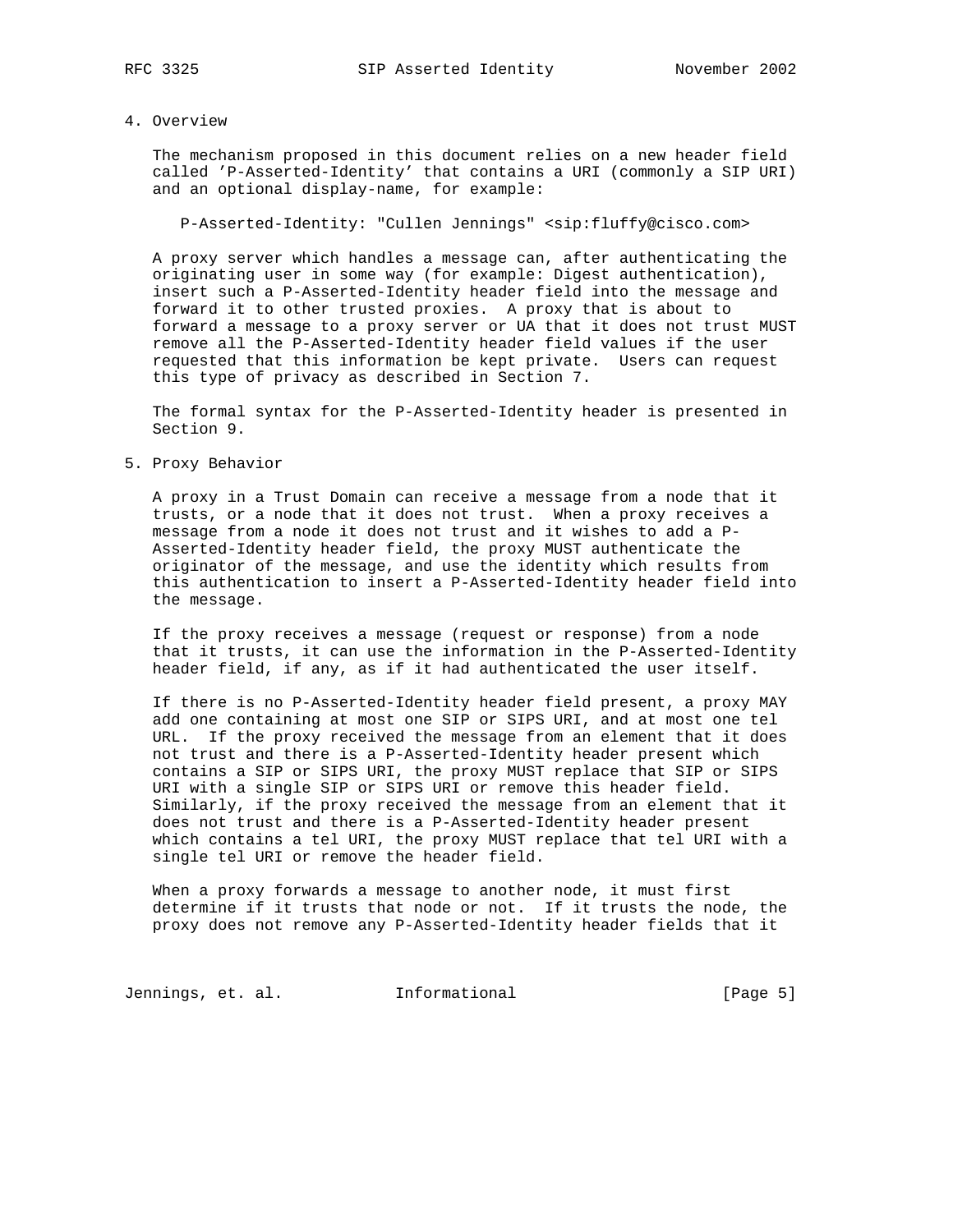generated itself, or that it received from a trusted source. If it does not trust the element, then the proxy MUST examine the Privacy header field (if present) to determine if the user requested that asserted identity information be kept private.

6. Hints for Multiple Identities

 If a P-Preferred-Identity header field is present in the message that a proxy receives from an entity that it does not trust, the proxy MAY use this information as a hint suggesting which of multiple valid identities for the authenticated user should be asserted. If such a hint does not correspond to any valid identity known to the proxy for that user, the proxy can add a P-Asserted-Identity header of its own construction, or it can reject the request (for example, with a 403 Forbidden). The proxy MUST remove the user-provided P-Preferred- Identity header from any message it forwards.

 A user agent only sends a P-Preferred-Identity header field to proxy servers in a Trust Domain; user agents MUST NOT populate the P- Preferred-Identity header field in a message that is not sent directly to a proxy that is trusted by the user agent. Were a user agent to send a message containing a P-Preferred-Identity header field to a node outside a Trust Domain, then the hinted identity might not be managed appropriately by the network, which could have negative ramifications for privacy.

7. Requesting Privacy

 Parties who wish to request the removal of P-Asserted-Identity header fields before they are transmitted to an element that is not trusted may add the "id" privacy token defined in this document to the Privacy header field. The Privacy header field is defined in [6]. If this token is present, proxies MUST remove all the P-Asserted- Identity header fields before forwarding messages to elements that are not trusted. If the Privacy header field value is set to "none" then the proxy MUST NOT remove the P-Asserted-Identity header fields.

 When a proxy is forwarding the request to an element that is not trusted and there is no Privacy header field, the proxy MAY include the P-Asserted-Identity header field or it MAY remove it. This decision is a policy matter of the Trust Domain and MUST be specified in Spec(T). It is RECOMMENDED that the P-Asserted-Identity header fields SHOULD NOT be removed unless local privacy policies prevent it, because removal may cause services based on Asserted Identity to fail.

Jennings, et. al. Informational [Page 6]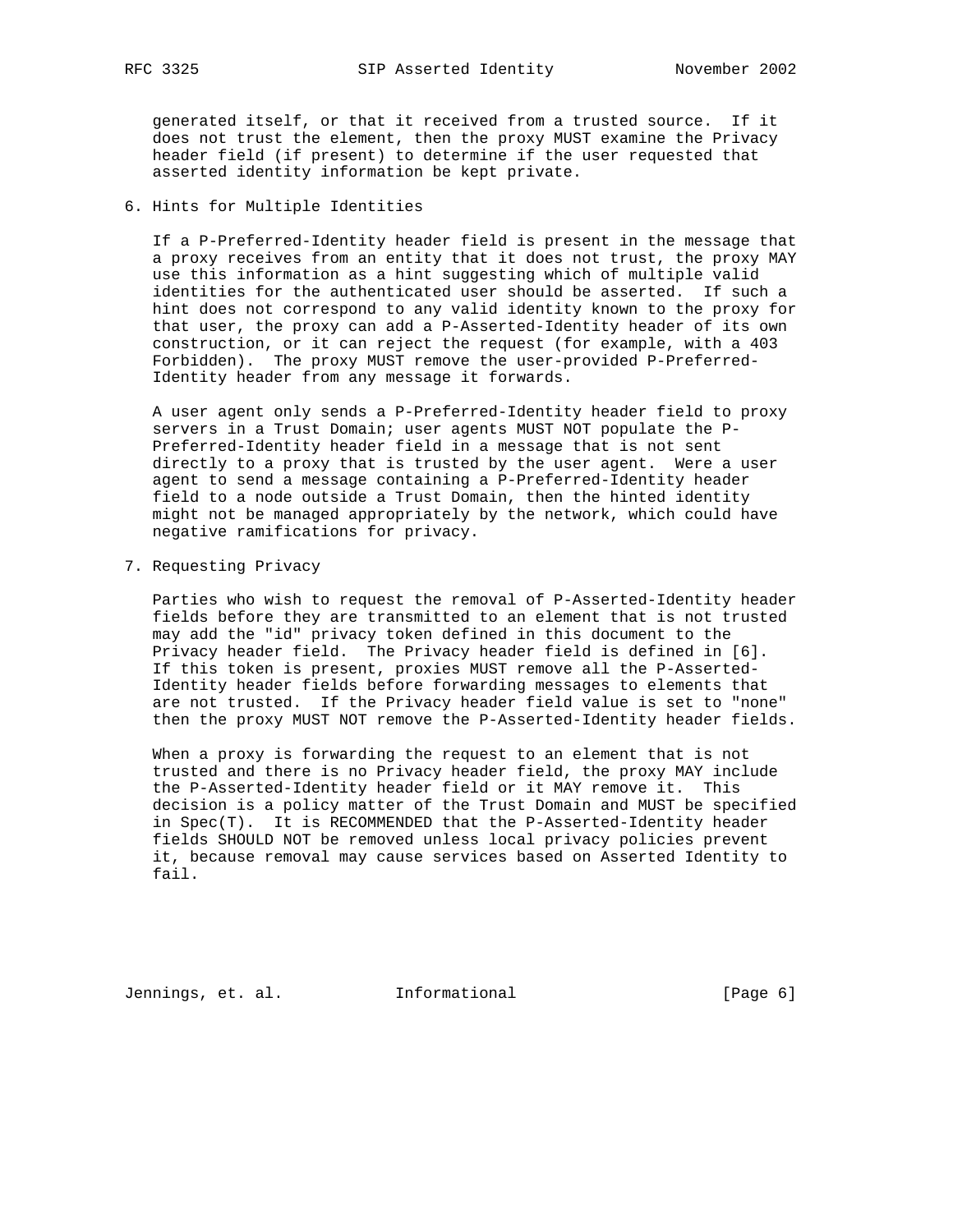However, it should be noted that unless all users of the Trust Domain have access to appropriate privacy services, forwarding of the P- Asserted-Identity may result in disclosure of information which the user has not requested and cannot prevent. It is therefore STRONGLY RECOMMENDED that all users have access to privacy services as described in this document.

 Formal specification of the "id" Privacy header priv-value is described in Section 9.3. Some general guidelines for when users require privacy are given in [2].

 If multiple P-Asserted-Identity header field values are present in a message, and privacy of the P-Asserted-Identity header field is requested, then all instances of the header field values MUST be removed before forwarding the request to an entity that is not trusted.

8. User Agent Server Behavior

 Typically, a user agent renders the value of a P-Asserted-Identity header field that it receives to its user. It may consider the identity provided by a Trust Domain to be privileged, or intrinsically more trustworthy than the From header field of a request. However, any specific behavior is specific to implementations or services. This document also does not mandate any user agent handling for multiple P-Asserted-Identity header field values that happen to appear in a message (such as a SIP URI alongside a tel URL).

 However, if a User Agent Server receives a message from a previous element that it does not trust, it MUST NOT use the P-Asserted- Identity header field in any way.

 If a UA is part of the Trust Domain from which it received a message containing a P-Asserted-Identity header field, then it can use the value freely but it MUST ensure that it does not forward the information to any element that is not part of the Trust Domain, if the user has requested that asserted identity information be kept private.

 If a UA is not part of the Trust Domain from which it received a message containing a P-Asserted-Identity header field, then it can assume this information does not need to be kept private.

9. Formal Syntax

 The following syntax specification uses the augmented Backus-Naur Form (BNF) as described in RFC-2234 [4].

Jennings, et. al. 1nformational 1999 [Page 7]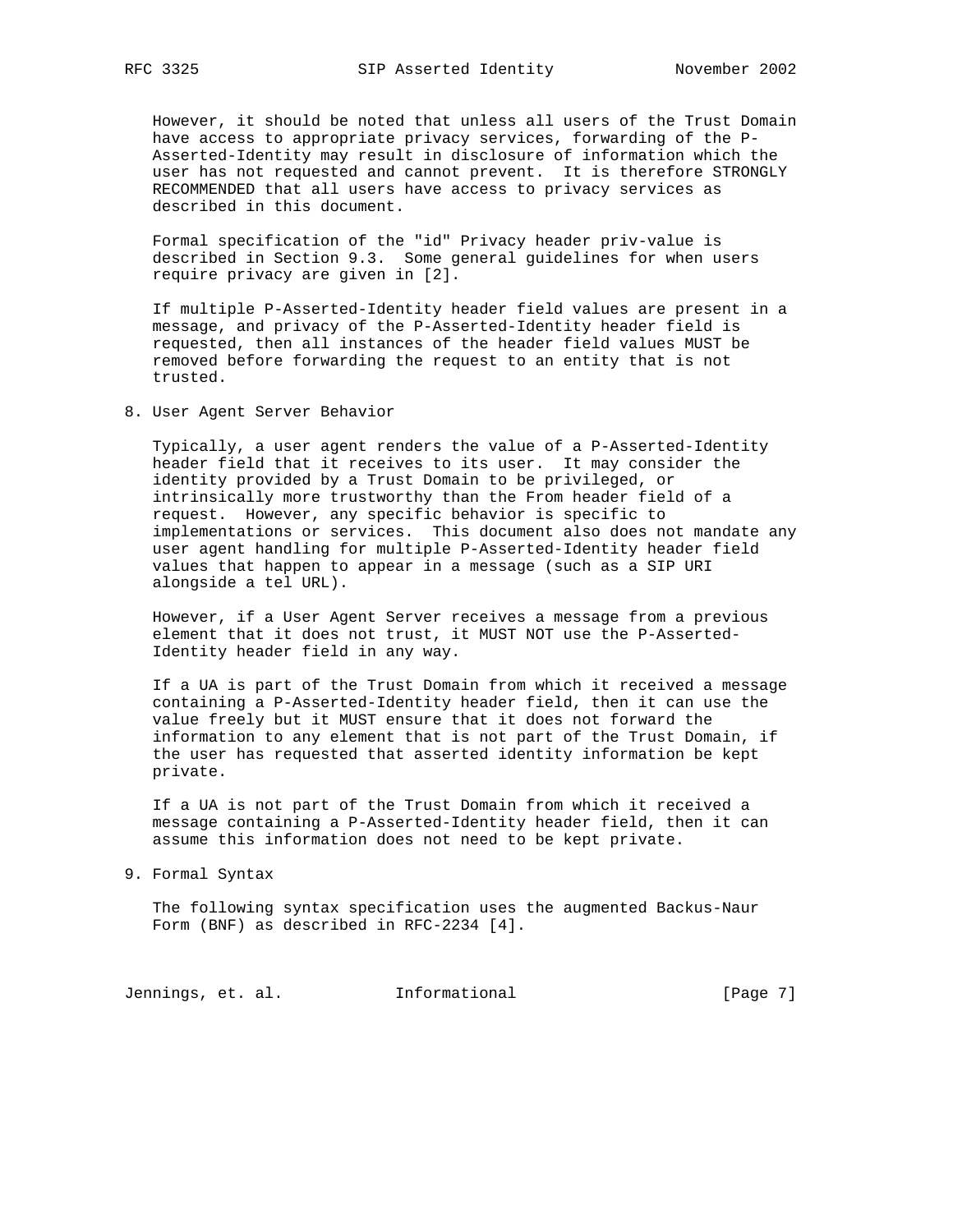### 9.1 The P-Asserted-Identity Header

 The P-Asserted-Identity header field is used among trusted SIP entities (typically intermediaries) to carry the identity of the user sending a SIP message as it was verified by authentication.

 PAssertedID = "P-Asserted-Identity" HCOLON PAssertedID-value \*(COMMA PAssertedID-value) PAssertedID-value = name-addr / addr-spec

 A P-Asserted-Identity header field value MUST consist of exactly one name-addr or addr-spec. There may be one or two P-Asserted-Identity values. If there is one value, it MUST be a sip, sips, or tel URI. If there are two values, one value MUST be a sip or sips URI and the other MUST be a tel URI. It is worth noting that proxies can (and will) add and remove this header field.

This document adds the following entry to Table 2 of [1]:

| Header field        | where | proxy ACK BYE CAN INV |            |         |         |     | OPT     | REG        |
|---------------------|-------|-----------------------|------------|---------|---------|-----|---------|------------|
|                     |       |                       |            |         |         |     |         |            |
| P-Asserted-Identity |       | adr                   |            | $-$ 0   | $-$ 0   |     | $\circ$ | $\sim$ $-$ |
|                     |       |                       |            |         |         |     |         |            |
|                     |       |                       | <b>SUB</b> | NOT     | REF     | INF | UPD     | PRA        |
|                     |       |                       |            |         |         |     |         |            |
|                     |       |                       | $\circ$    | $\circ$ | $\circ$ |     |         |            |
|                     |       |                       |            |         |         |     |         |            |

9.2 The P-Preferred-Identity Header

 The P-Preferred-Identity header field is used from a user agent to a trusted proxy to carry the identity the user sending the SIP message wishes to be used for the P-Asserted-Header field value that the trusted element will insert.

 PPreferredID = "P-Preferred-Identity" HCOLON PPreferredID-value \*(COMMA PPreferredID-value) PPreferredID-value = name-addr / addr-spec

 A P-Preferred-Identity header field value MUST consist of exactly one name-addr or addr-spec. There may be one or two P-Preferred-Identity values. If there is one value, it MUST be a sip, sips, or tel URI. If there are two values, one value MUST be a sip or sips URI and the other MUST be a tel URI. It is worth noting that proxies can (and will) remove this header field.

Jennings, et. al. Informational [Page 8]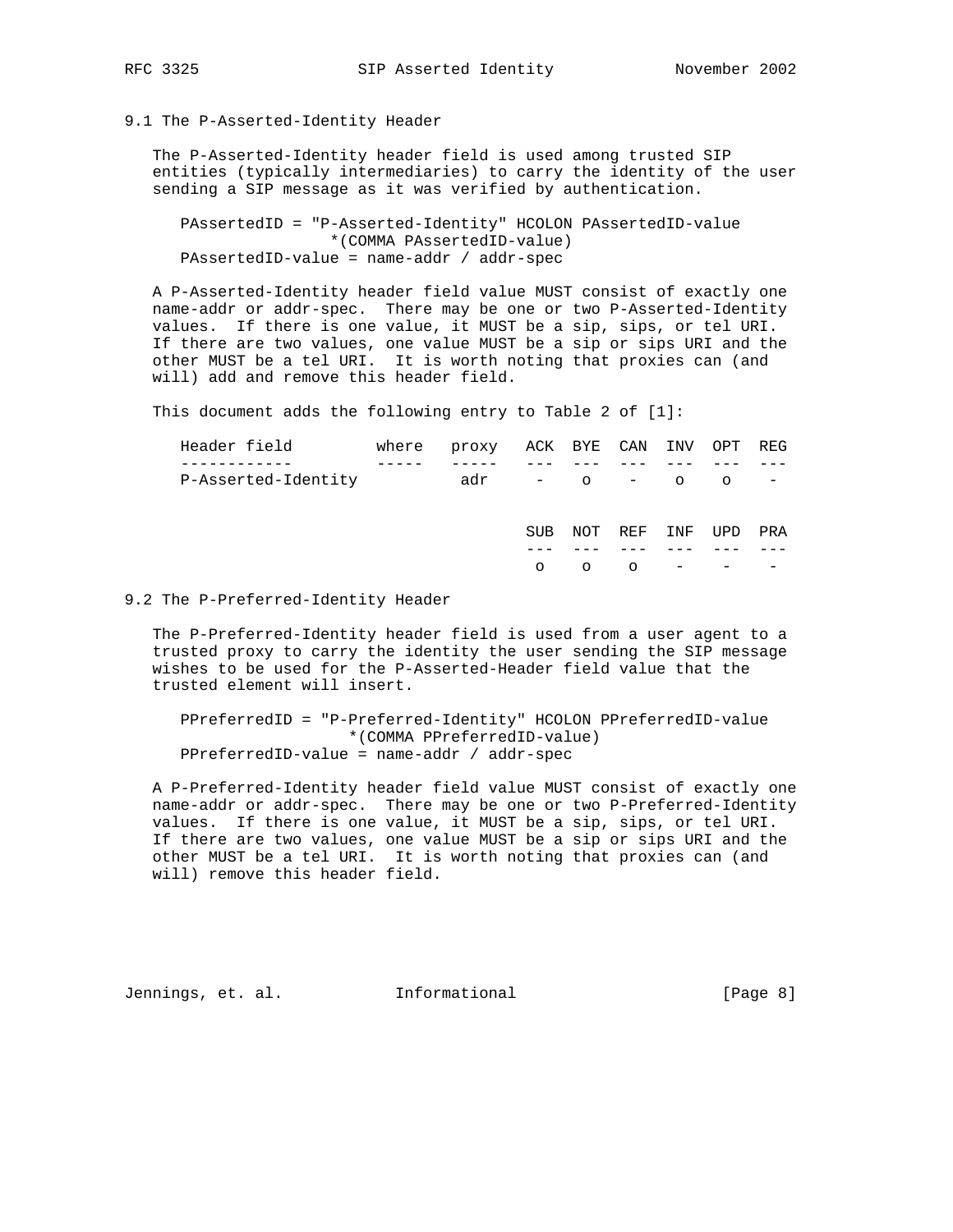This document adds the following entry to Table 2 of [1]:

| Header field         | where | proxy ACK BYE CAN INV OPT REG |            |     |             |     |                |     |
|----------------------|-------|-------------------------------|------------|-----|-------------|-----|----------------|-----|
|                      |       |                               |            |     |             |     |                |     |
| P-Preferred-Identity |       | adr                           |            |     | $-$ 0 $-$ 0 |     | $\overline{O}$ |     |
|                      |       |                               |            |     |             |     |                |     |
|                      |       |                               | <b>SUB</b> | NOT | REF         | INF | UPD            | PRA |
|                      |       |                               |            |     |             |     |                |     |
|                      |       |                               | $\circ$    |     | $\circ$     |     |                |     |

9.3 The "id" Privacy Type

 This specification adds a new privacy type ("priv-value") to the Privacy header, defined in [2]. The presence of this privacy type in a Privacy header field indicates that the user would like the Network Asserted Identity to be kept private with respect to SIP entities outside the Trust Domain with which the user authenticated. Note that a user requesting multiple types of privacy MUST include all of the requested privacy types in its Privacy header field value.

priv-value = "id"

Example:

Privacy: id

10. Examples

10.1 Network Asserted Identity passed to trusted gateway

 In this example, proxy.cisco.com creates a P-Asserted-Identity header field from an identity it discovered from SIP Digest authentication. It forwards this information to a trusted proxy which forwards it to a trusted gateway. Note that these examples consist of partial SIP messages that illustrate only those headers relevant to the authenticated identity problem.

\* F1 useragent.cisco.com -> proxy.cisco.com

 INVITE sip:+14085551212@cisco.com SIP/2.0 Via: SIP/2.0/TCP useragent.cisco.com;branch=z9hG4bK-123 To: <sip:+14085551212@cisco.com> From: "Anonymous" <sip:anonymous@anonymous.invalid>;tag=9802748 Call-ID: 245780247857024504 CSeq: 1 INVITE Max-Forwards: 70 Privacy: id

Jennings, et. al. Informational [Page 9]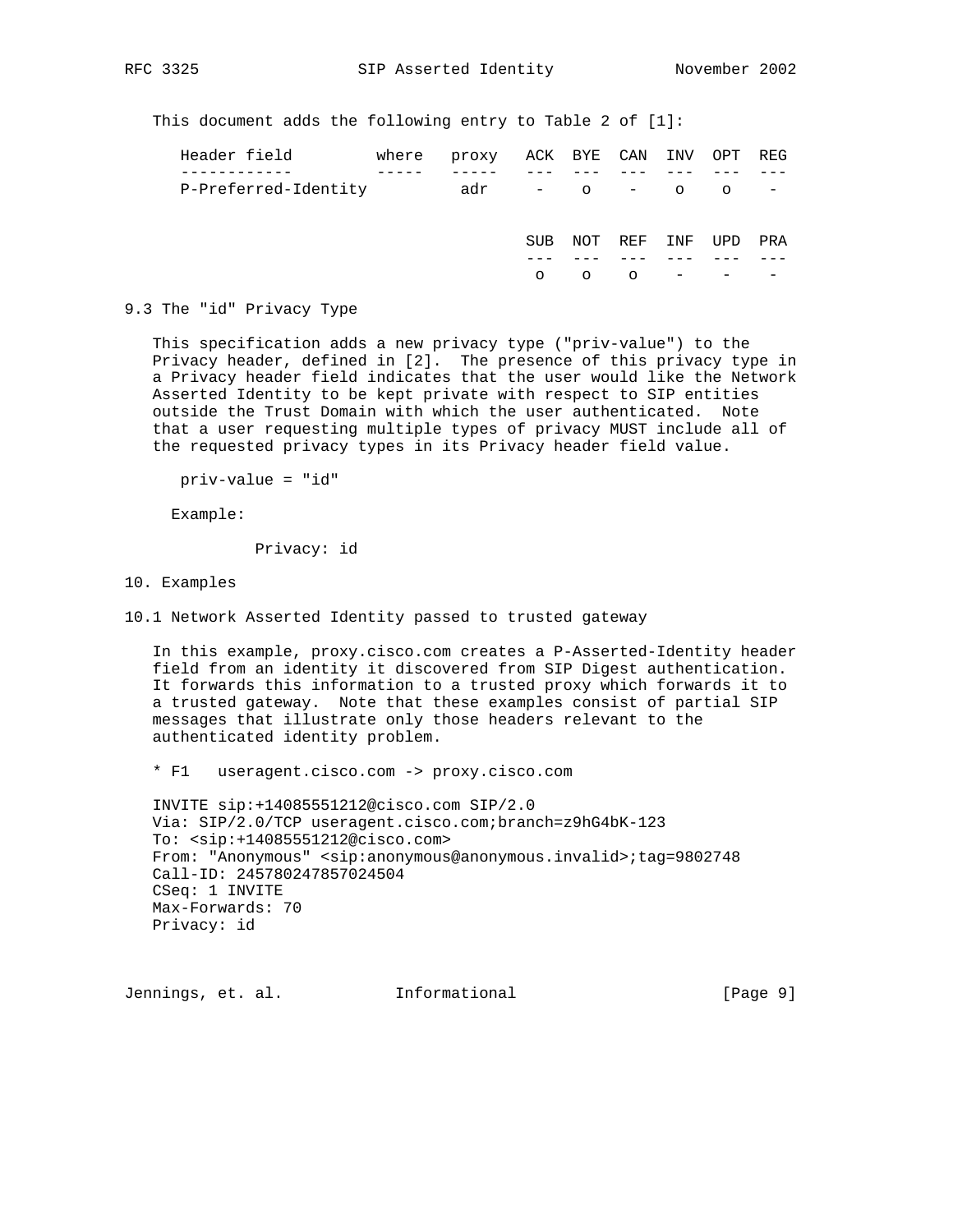\* F2 proxy.cisco.com -> useragent.cisco.com SIP/2.0 407 Proxy Authorization Via: SIP/2.0/TCP useragent.cisco.com;branch=z9hG4bK-123 To: <sip:+14085551212@cisco.com>;tag=123456 From: "Anonymous" <sip:anonymous@anonymous.invalid>;tag=9802748 Call-ID: 245780247857024504 CSeq: 1 INVITE Proxy-Authenticate: .... realm="sip.cisco.com" \* F3 useragent.cisco.com -> proxy.cisco.com INVITE sip:+14085551212@cisco.com SIP/2.0 Via: SIP/2.0/TCP useragent.cisco.com;branch=z9hG4bK-124 To: <sip:+14085551212@cisco.com> From: "Anonymous" <sip:anonymous@anonymous.invalid>;tag=9802748 Call-ID: 245780247857024504 CSeq: 2 INVITE Max-Forwards: 70 Privacy: id Proxy-Authorization: .... realm="sip.cisco.com" user="fluffy" \* F4 proxy.cisco.com -> proxy.pstn.net (trusted) INVITE sip:+14085551212@proxy.pstn.net SIP/2.0 Via: SIP/2.0/TCP useragent.cisco.com;branch=z9hG4bK-124 Via: SIP/2.0/TCP proxy.cisco.com;branch=z9hG4bK-abc To: <sip:+14085551212@cisco.com> From: "Anonymous" <sip:anonymous@anonymous.invalid>;tag=9802748 Call-ID: 245780247857024504 CSeq: 2 INVITE Max-Forwards: 69 P-Asserted-Identity: "Cullen Jennings" <sip:fluffy@cisco.com> P-Asserted-Identity: tel:+14085264000 Privacy: id

Jennings, et. al. Informational [Page 10]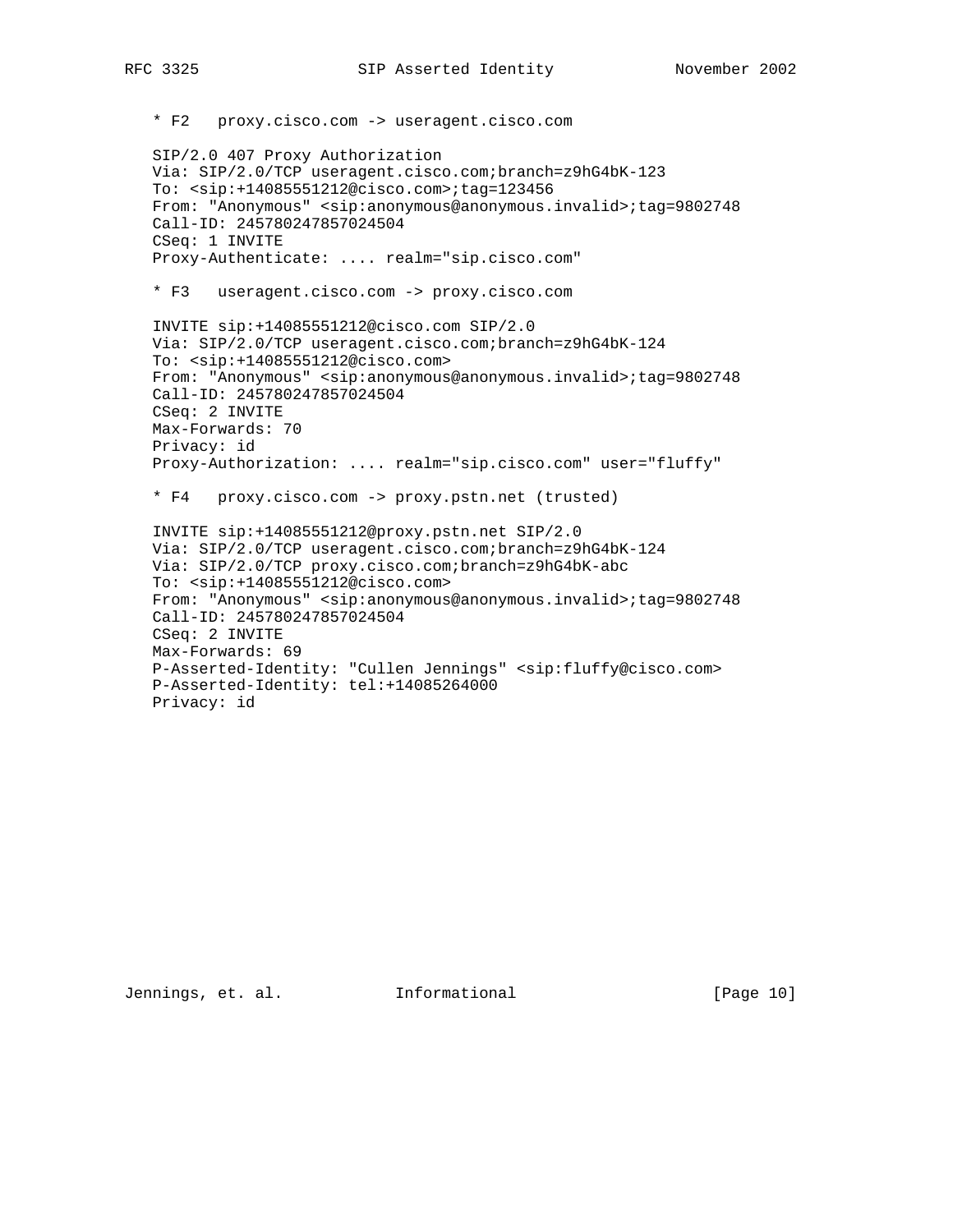\* F5 proxy.pstn.net -> gw.pstn.net (trusted)

 INVITE sip:+14085551212@gw.pstn.net SIP/2.0 Via: SIP/2.0/TCP useragent.cisco.com;branch=z9hG4bK-124 Via: SIP/2.0/TCP proxy.cisco.com;branch=z9hG4bK-abc Via: SIP/2.0/TCP proxy.pstn.net;branch=z9hG4bK-a1b2 To: <sip:+14085551212@cisco.com> From: "Anonymous" <sip:anonymous@anonymous.invalid>;tag=9802748 Call-ID: 245780247857024504 CSeq: 2 INVITE Max-Forwards: 68 P-Asserted-Identity: "Cullen Jennings" <sip:fluffy@cisco.com> P-Asserted-Identity: tel:+14085264000 Privacy: id

### 10.2 Network Asserted Identity Withheld

 In this example, the User Agent sends an INVITE that indicates it would prefer the identity sip:fluffy@cisco.com to the first proxy, which authenticates this with SIP Digest. The first proxy creates a P-Asserted-Identity header field and forwards it to a trusted proxy (outbound.cisco.com). The next proxy removes the P-Asserted-Identity header field and the request for Privacy before forwarding this request onward to the biloxi.com proxy server which it does not trust.

\* F1 useragent.cisco.com -> proxy.cisco.com

 INVITE sip:bob@biloxi.com SIP/2.0 Via: SIP/2.0/TCP useragent.cisco.com;branch=z9hG4bK-a111 To: <sip:bob@biloxi.com> From: "Anonymous" <sip:anonymous@anonymous.invalid>;tag=9802748 Call-ID: 245780247857024504 CSeq: 1 INVITE Max-Forwards: 70 Privacy: id P-Preferred-Identity: "Cullen Jennings" <sip:fluffy@cisco.com>

 \* F2 proxy.cisco.com -> useragent.cisco.com SIP/2.0 407 Proxy Authorization Via: SIP/2.0/TCP useragent.cisco.com;branch=z9hG4bK-a111 To: <sip:bob@biloxi.com>;tag=123456 From: "Anonymous" <sip:anonymous@anonymous.invalid>;tag=9802748 Call-ID: 245780247857024504 CSeq: 1 INVITE Proxy-Authenticate: .... realm="cisco.com"

Jennings, et. al. Informational [Page 11]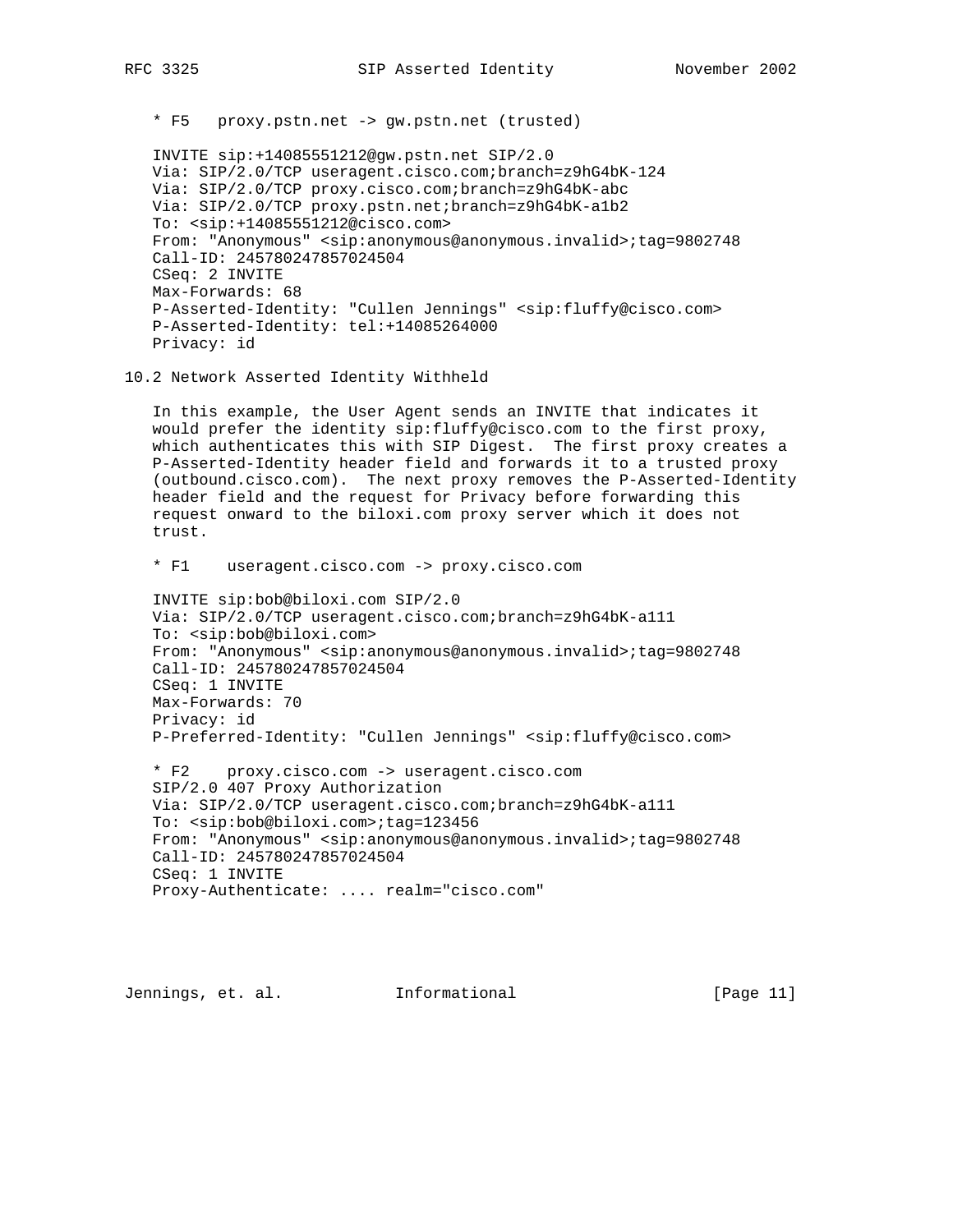\* F3 useragent.cisco.com -> proxy.cisco.com INVITE sip:bob@biloxi.com SIP/2.0 Via: SIP/2.0/TCP useragent.cisco.com;branch=z9hG4bK-a123 To: <sip:bob@biloxi.com> From: "Anonymous" <sip:anonymous@anonymous.invalid>;tag=9802748 Call-ID: 245780247857024504 CSeq: 2 INVITE Max-Forwards: 70 Privacy: id P-Preferred-Identity: "Cullen Jennings" <sip:fluffy@cisco.com> Proxy-Authorization: .... realm="cisco.com" user="fluffy" \* F4 proxy.cisco.com -> outbound.cisco.com (trusted) INVITE sip:bob@biloxi SIP/2.0 Via: SIP/2.0/TCP useragent.cisco.com;branch=z9hG4bK-a123 Via: SIP/2.0/TCP proxy.cisco.com;branch=z9hG4bK-b234 To: <sip:bob@biloxi.com> From: "Anonymous" <sip:anonymous@anonymous.invalid>;tag=9802748 Call-ID: 245780247857024504 CSeq: 2 INVITE Max-Forwards: 69 P-Asserted-Identity: "Cullen Jennings" <sip:fluffy@vovida.org> Privacy: id \* F5 outbound.cisco.com -> proxy.biloxi.com (not trusted) INVITE sip:bob@biloxi SIP/2.0 Via: SIP/2.0/TCP useragent.cisco.com;branch=z9hG4bK-a123 Via: SIP/2.0/TCP proxy.cisco.com;branch=z9hG4bK-b234 Via: SIP/2.0/TCP outbound.cisco.com;branch=z9hG4bK-c345 To: <sip:bob@biloxi.com> From: "Anonymous" <sip:anonymous@anonymous.invalid>;tag=9802748 Call-ID: 245780247857024504 CSeq: 2 INVITE Max-Forwards: 68 Privacy: id

Jennings, et. al. Informational [Page 12]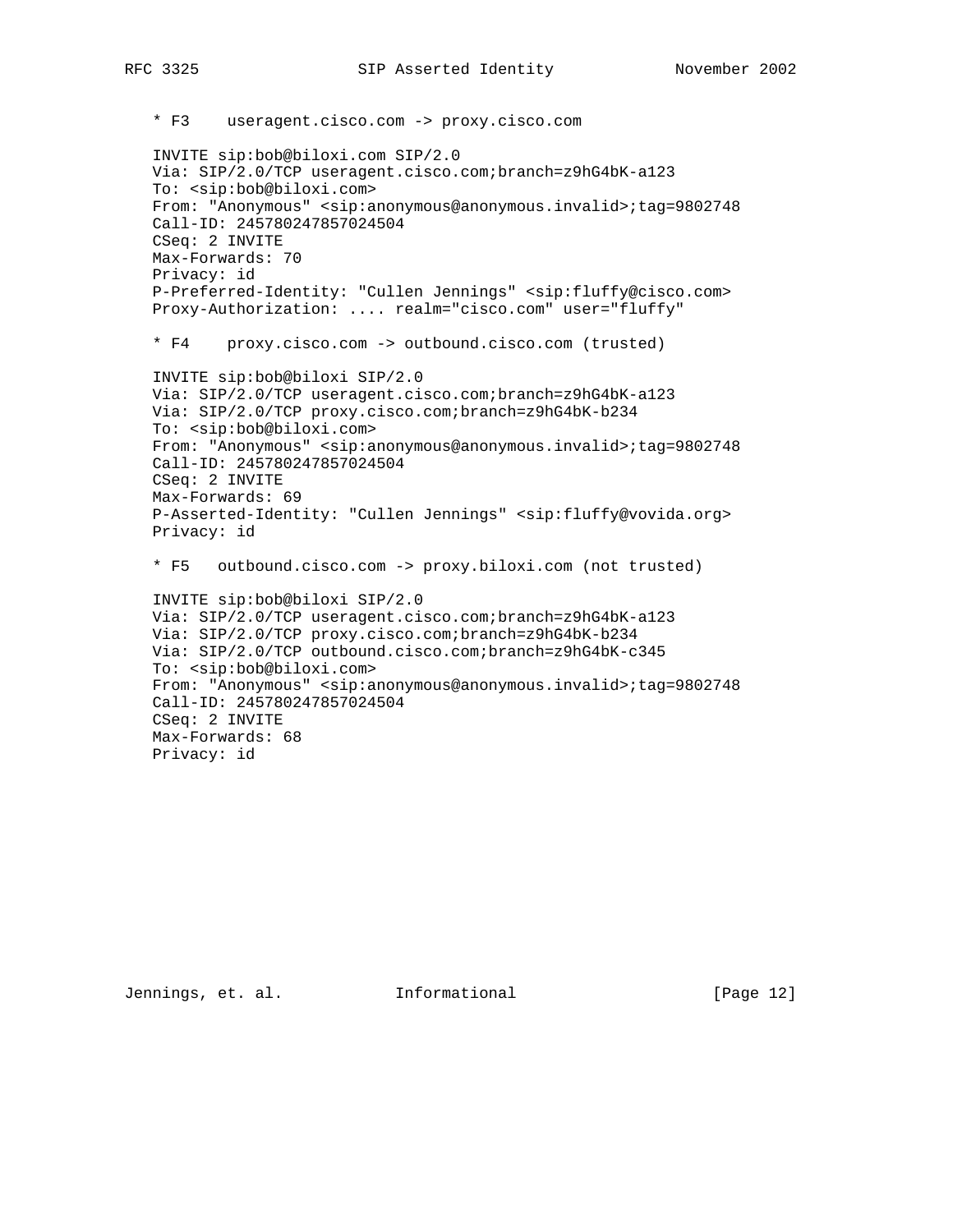\* F6 proxy.biloxi.com -> bobster.biloxi.com

 INVITE sip:bob@bobster.biloxi.com SIP/2.0 Via: SIP/2.0/TCP useragent.cisco.com;branch=z9hG4bK-a123 Via: SIP/2.0/TCP proxy.cisco.com;branch=z9hG4bK-b234 Via: SIP/2.0/TCP outbound.cisco.com;branch=z9hG4bK-c345 Via: SIP/2.0/TCP proxy.biloxi.com;branch=z9hG4bK-d456 To: <sip:bob@biloxi.com> From: "Anonymous" <sip:anonymous@anonymous.invalid>;tag=9802748 Call-ID: 245780247857024504 CSeq: 2 INVITE Max-Forwards: 67 Privacy: id

11. Example of Spec(T)

 The integrity of the mechanism described in this document relies on one node knowing (through configuration) that all of the nodes in a Trust Domain will behave in a predetermined way. This requires the predetermined behavior to be clearly defined and for all nodes in the Trust Domain to be compliant. The specification set that all nodes in a Trust Domain T must comply with is termed 'Spec(T)'.

 The remainder of this section presents an example Spec(T), which is not normative in any way.

1. Protocol requirements

The following specifications MUST be supported:

- 1. RFC 3261
- 2. RFC 3325
- 2. Authentication requirements

Users MUST be authenticated using SIP Digest Authentication.

3. Security requirements

 Connections between nodes within the Trust Domain and between UAs and nodes in the Trust Domain MUST use TLS using a cipher suite of RSA\_WITH\_AES\_128\_CBC\_SHA1. Mutual authentication between nodes in the trust domain MUST be performed and confidentiality MUST be negotiated.

Jennings, et. al. Informational [Page 13]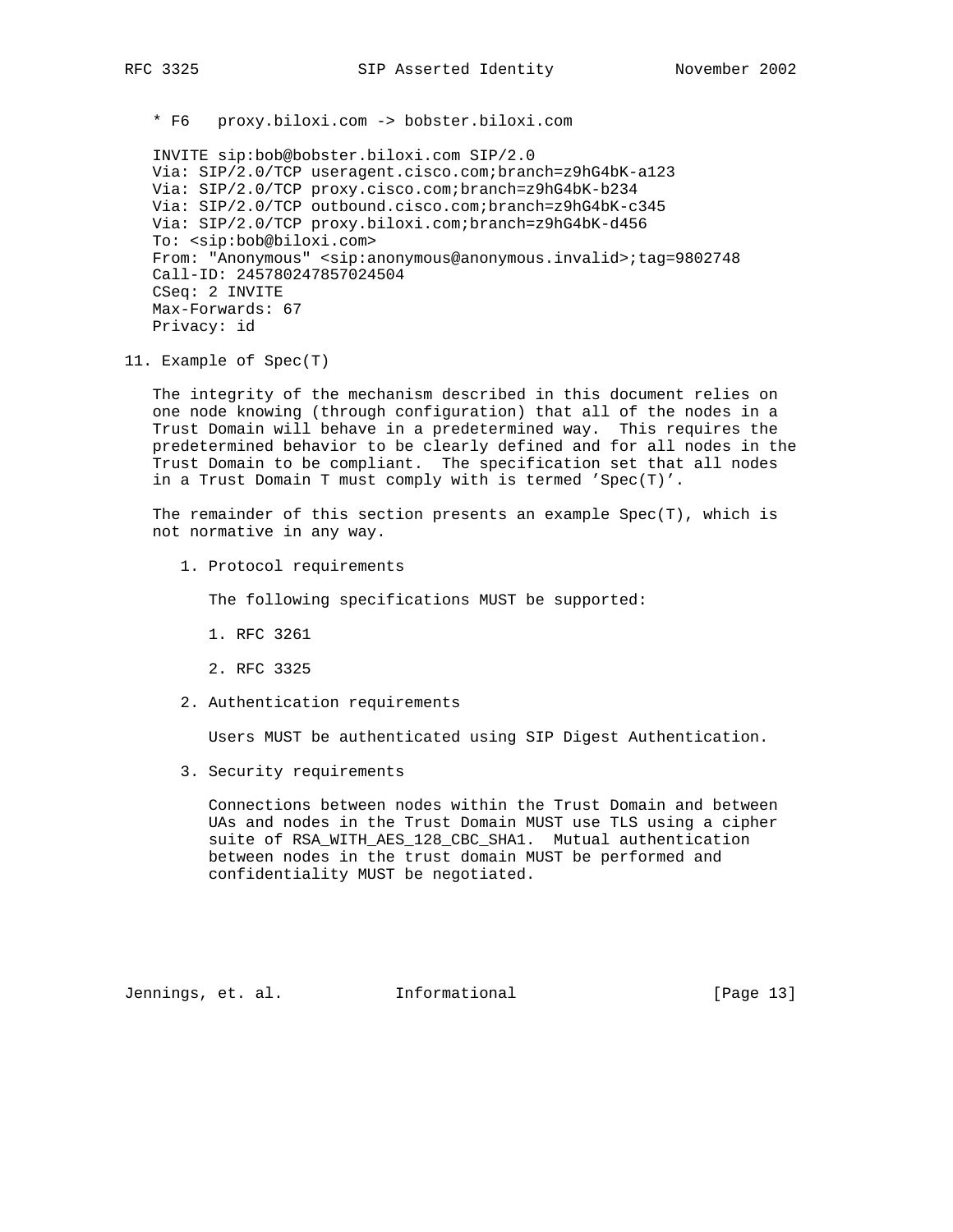4. Scope of Trust Domain

 The Trust Domain specified in this agreement consists of hosts which posses a valid certificate which is a) signed by examplerootca.org; b) whose subjectAltName ends with one of the following domain names: trusted.div1.carrier-a.net, trusted.div2.carrier-a.net, sip.carrier-b.com; and c) whose domain name corresponds to the hostname in the subjectAltName in the certificate.

5. Implicit handling when no Privacy header is present

 The elements in the trust domain must support the 'id' privacy service therefore absence of a Privacy header can be assumed to indicate that the user is not requesting any privacy. If no Privacy header field is present in a request, elements in this Trust Domain MUST act as if no privacy is requested.

#### 12. Security Considerations

 The mechanism provided in this document is a partial consideration of the problem of identity and privacy in SIP. For example, these mechanisms provide no means by which end users can securely share identity information end-to-end without a trusted service provider. Identity information that the user designates as 'private' can be inspected by any intermediaries participating in the Trust Domain. This information is secured by transitive trust, which is only as reliable as the weakest link in the chain of trust.

 When a trusted entity sends a message to any destination with that party's identity in a P-Asserted-Identity header field, the entity MUST take precautions to protect the identity information from eavesdropping and interception to protect the confidentiality and integrity of that identity information. The use of transport or network layer hop-by-hop security mechanisms, such as TLS or IPSec with appropriate cipher suites, can satisfy this requirement.

- 13. IANA Considerations
- 13.1 Registration of new SIP header fields

 This document defines two new private SIP header fields, "P- Asserted-Identity" and "P-Preferred-Identity". As recommended by the policy of the Transport Area, these headers have been registered by the IANA in the SIP header registry, using the RFC number of this document as its reference.

Jennings, et. al. Informational [Page 14]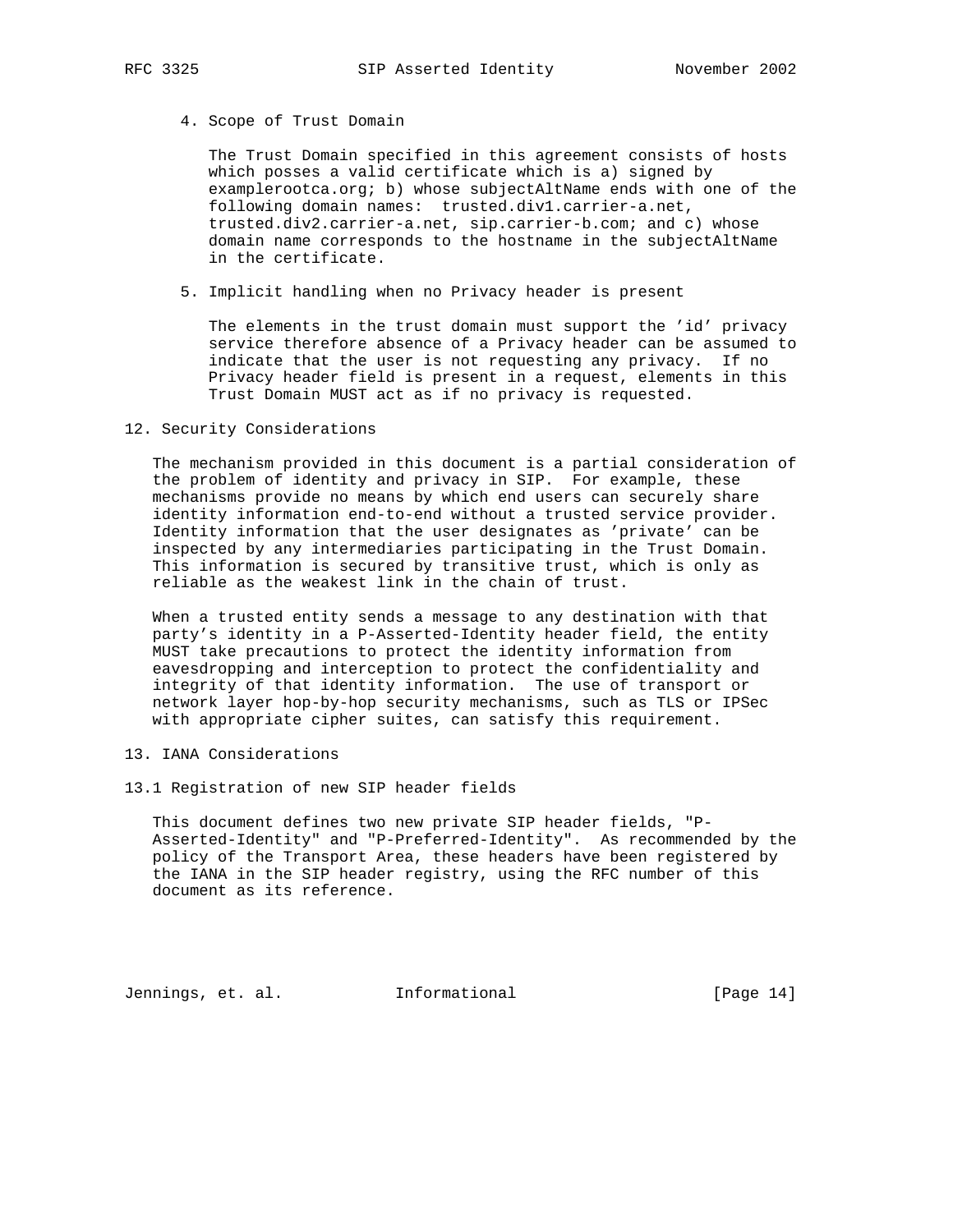Name of Header: P-Asserted-Identity

Short form: none

 Registrant: Cullen Jennings fluffy@cisco.com

 Normative description: Section 9.1 of this document

Name of Header: P-Preferred-Identity

Short form: none

 Registrant: Cullen Jennings fluffy@cisco.com

 Normative description: Section 9.2 of this document

13.2 Registration of "id" privacy type for SIP Privacy header

| Name of privacy type: | id                                                     |
|-----------------------|--------------------------------------------------------|
| Short Description:    | Privacy requested for Third-Party Asserted<br>Identity |
| Registrant:           | Cullen Jennings<br>fluffy@cisco.com                    |

 Normative description: Section 9.3 of this document

## 14. Acknowledgements

 Thanks to Bill Marshall and Flemming Andreason [6], Mark Watson [5], and Jon Peterson [7] for authoring drafts which represent the bulk of the text making up this document. Thanks to many people for useful comments including Jonathan Rosenberg, Rohan Mahy and Paul Kyzivat.

Normative References

- [1] Rosenberg, J., Schulzrinne, H., Camarillo, G., Johnston, A., Peterson, J., Sparks, R., Handley, M. and E. Schooler, "SIP: Session Initiation Protocol", RFC 3261, June 2002.
- [2] Peterson, J., "A Privacy Mechanism for the Session Initiation Protocol (SIP)", RFC 3323, November 2002.

Jennings, et. al. Informational [Page 15]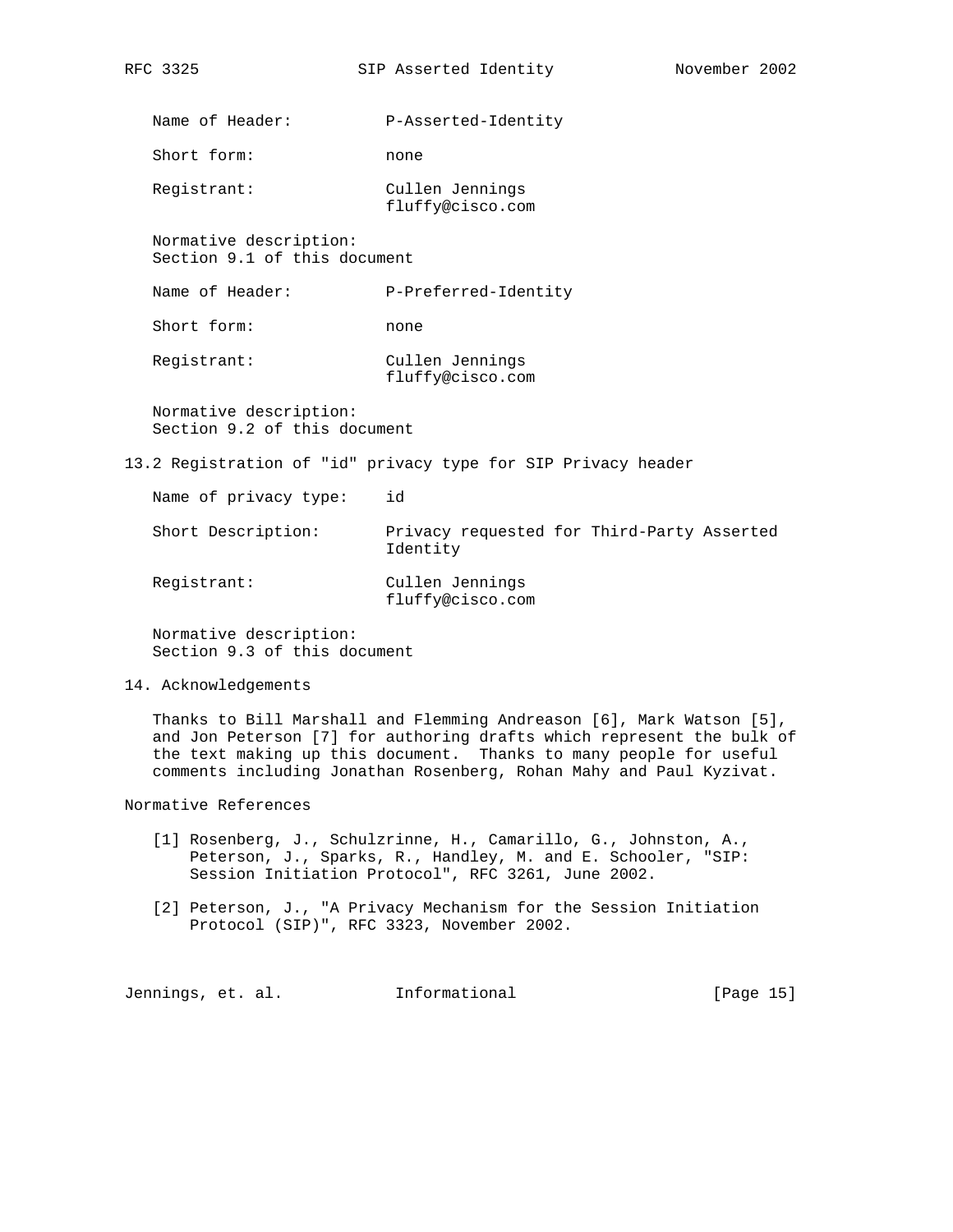- [3] Bradner, S., "Key words for use in RFCs to Indicate Requirement Levels", BCP 14, RFC 2119, March 1997.
- [4] Crocker, D. and P. Overell, "Augmented BNF for Syntax Specifications: ABNF", RFC 2234, November 1997.

Informational References

- [5] Watson, M., "Short Term Requirements for Network Asserted Identity", RFC 3324, November 2002.
- [6] Andreasen, F., "SIP Extensions for Network-Asserted Caller Identity and Privacy within Trusted Networks", Work in Progress.
- [7] Peterson, J., "Enhancements for Authenticated Identity Management in the Session Initiation Protocol (SIP)", Work in Progress.

Jennings, et. al. 1nformational 1999 [Page 16]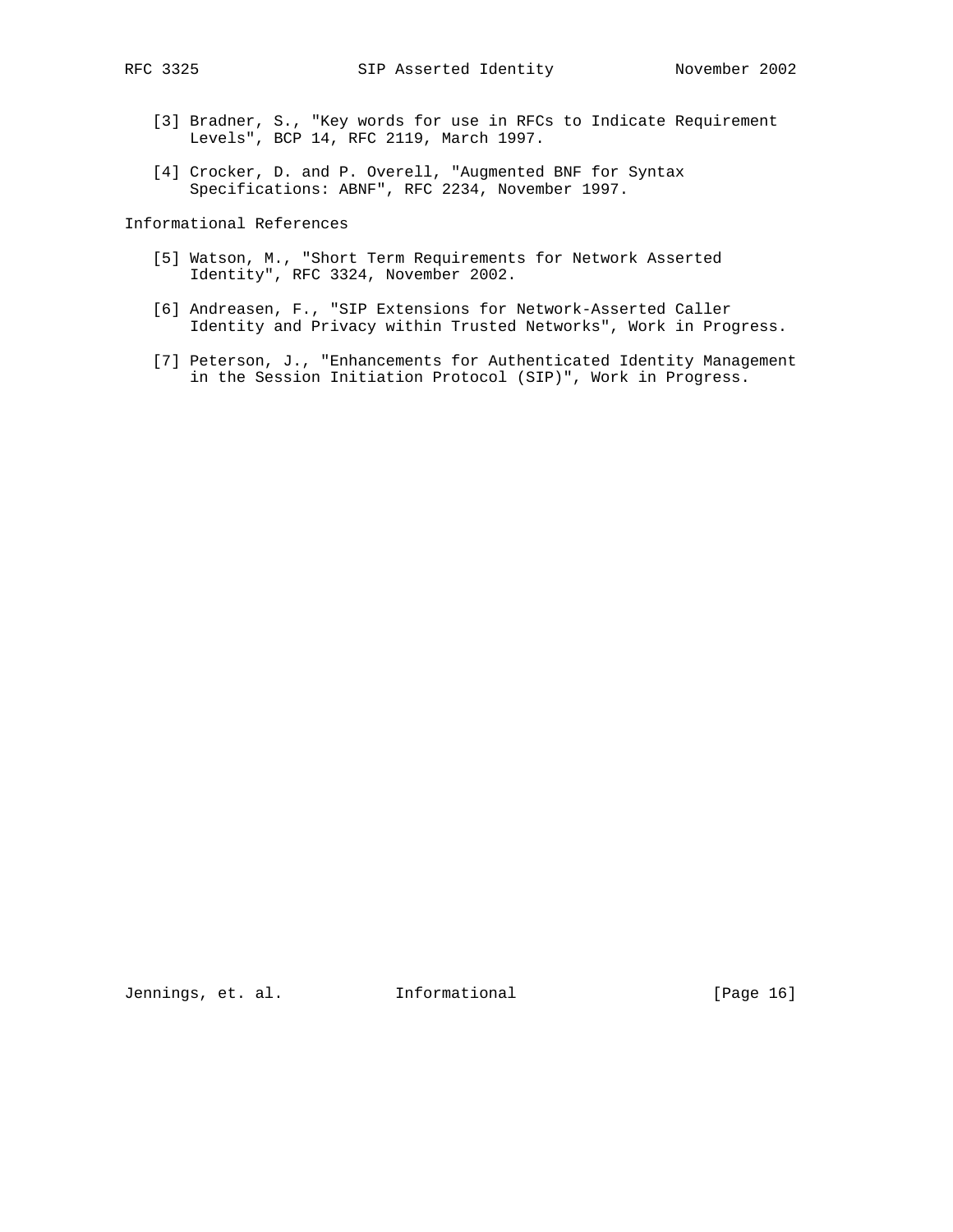Authors' Addresses

 Cullen Jennings Cisco Systems 170 West Tasman Drive MS: SJC-21/3 San Jose, CA 95134 USA

 Phone: +1 408 527-9132 EMail: fluffy@cisco.com

 Jon Peterson NeuStar, Inc. 1800 Sutter Street, Suite 570 Concord, CA 94520 USA

 Phone: +1 925/363-8720 EMail: Jon.Peterson@NeuStar.biz

 Mark Watson Nortel Networks Maidenhead Office Park (Bray House) Westacott Way Maidenhead, Berkshire England

 Phone: +44 (0)1628-434456 EMail: mwatson@nortelnetworks.com

Jennings, et. al. 1nformational 1999 [Page 17]